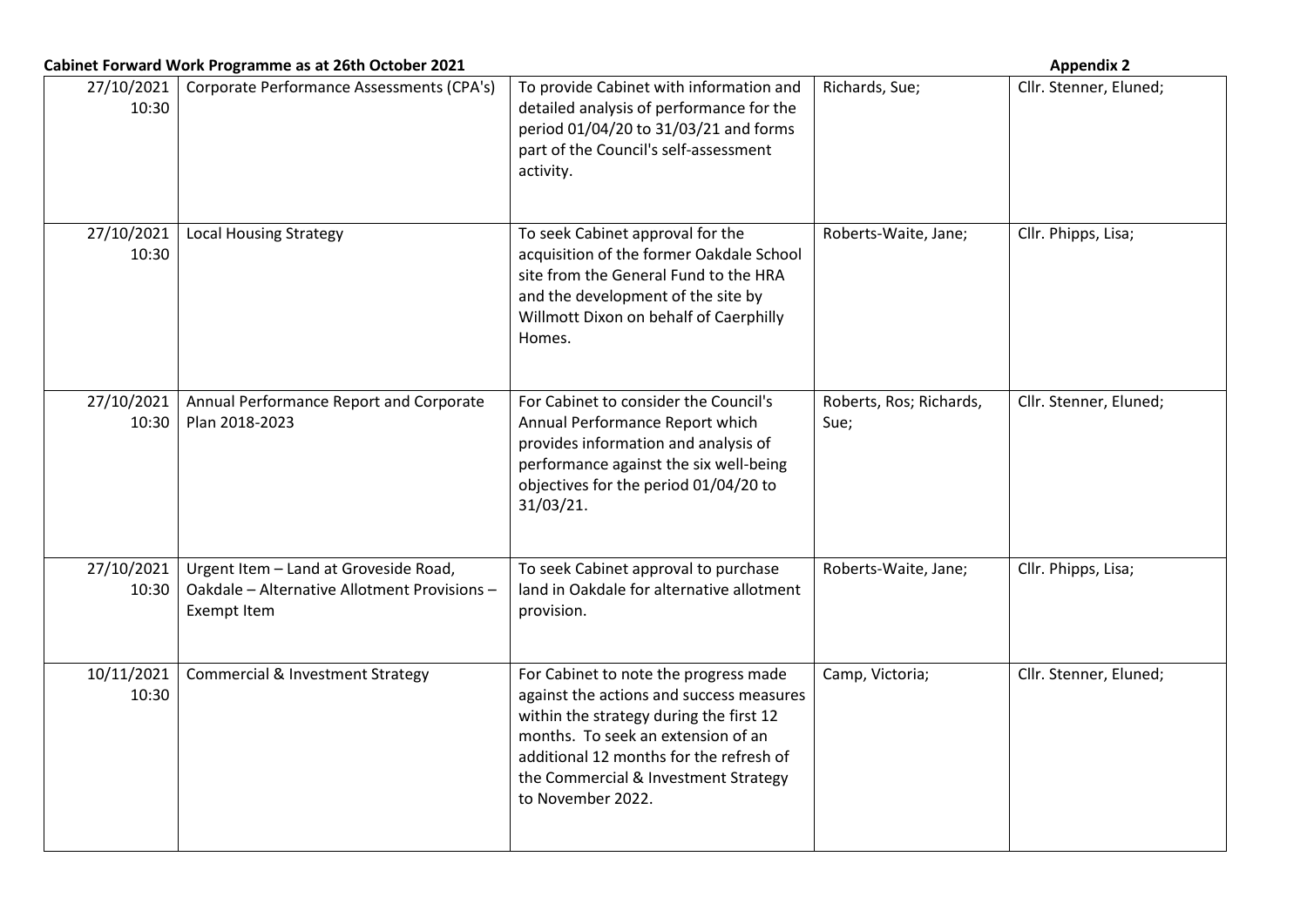|                     | Cabinet Forward Work Programme as at 26th October 2021 |                                                                                                                                                                                                                                                                                                         |                    | <b>Appendix 2</b>        |
|---------------------|--------------------------------------------------------|---------------------------------------------------------------------------------------------------------------------------------------------------------------------------------------------------------------------------------------------------------------------------------------------------------|--------------------|--------------------------|
| 10/11/2021<br>10:30 | Homeless Project Plan                                  | To provide Cabinet with the Rapid<br>Rehousing and transitional plan which<br>needs to be submitted to WG by June<br>2022.                                                                                                                                                                              | Denman, Kerry;     | Cllr. Phipps, Lisa;      |
| 10/11/2021<br>10:30 | Dog Control PSPO Proposals                             | To consider the outcome of a public<br>consultation, together with any<br>recommendations from Scrutiny<br>Committee, on proposals to amend and<br>extend the Public Spaces Protection<br>Order (PSPO) relating to dog control to<br>include the exclusion of dogs from<br>marked sports pitches/areas. | Hartshorn, Robert; | Cllr. George, Nigel;     |
| 10/11/2021<br>10:30 | ASB/street drinking PSPO                               | To consider the outcome of a public<br>consultation together, with any<br>recommendations from Scrutiny<br>Committee, on proposals to vary and<br>extend the Public Spaces Protection<br>Orders relating to anti-social behaviour<br>and drinking alcohol in a public place.                            | Hartshorn, Robert; | Cllr. George, Nigel;     |
| 10/11/2021<br>10:30 | <b>Town Centre Management Groups</b>                   | Report on the revised format for the<br>Town Centre Management Group<br>meetings.                                                                                                                                                                                                                       | Wilcox, Steve;     | Cllr. Whitcombe, Andrew; |
| 10/11/2021<br>10:30 | George Street Walls, Cwmcarn                           | To seek approval to deploy Private<br>Sector Housing Capital monies to assist<br>private sector homeowners at George<br>Street, Cwmcarn.                                                                                                                                                                | Wilkins, Fiona;    | Cllr. Phipps, Lisa;      |